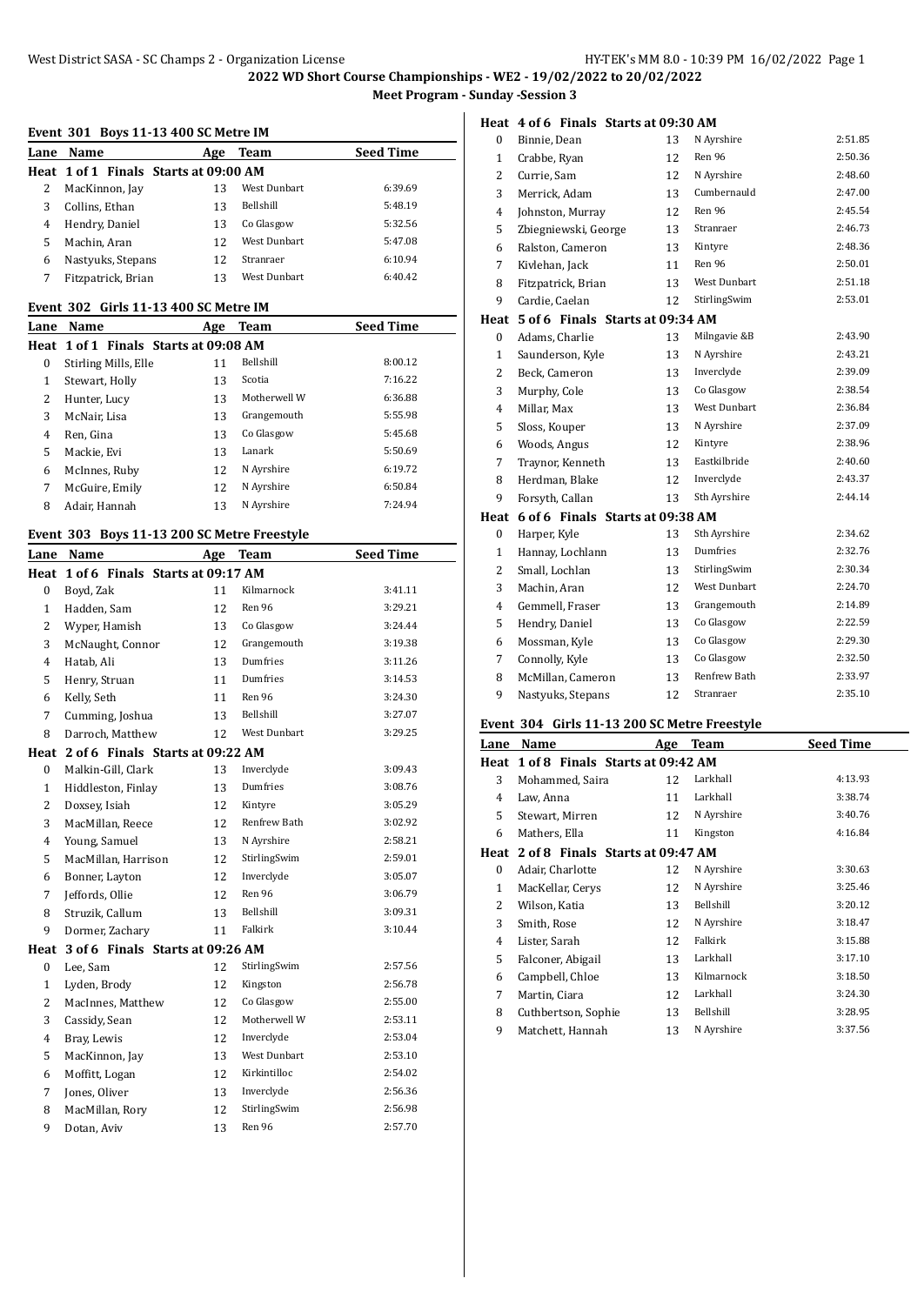|                |                                       |          | Heat 3 Finals (#304 Girls 11-13 200 SC Metre Freestyle) |         |
|----------------|---------------------------------------|----------|---------------------------------------------------------|---------|
| 0              | Blair, Grace                          | 12       | Falkirk                                                 | 3:15.63 |
| 1              | Rousseau, Isla                        | 11       | Renfrew Bath                                            | 3:14.44 |
| 2              | Baldi, Giulia                         | 13       | Kirkintilloc                                            | 3:12.76 |
| 3              | Craig, Charlotte                      | 11       | Ren 96                                                  | 3:10.01 |
| $\overline{4}$ | Steele, Ava                           | 12       | Falkirk                                                 | 3:08.40 |
| 5              | McFadzean, Lucy                       | 12       | Kintyre                                                 | 3:09.49 |
| 6              | Quinn, Abigale                        | 12       | Kilmarnock                                              | 3:12.56 |
| 7              | Ross, Anna                            | 12       | Kingston                                                | 3:12.80 |
| 8              | Maher, Ellie                          | 11       | Larkhall                                                | 3:14.71 |
| 9              | Gourlay, Madison                      | 13       | N Ayrshire                                              | 3:15.82 |
|                | Heat 4 of 8 Finals Starts at 09:56 AM |          |                                                         |         |
| 0              | Moore, Nieve                          | 12       | West Dunbart                                            | 3:01.06 |
| $\mathbf{1}$   | McCreadie, Amy                        | 13       | Bellshill                                               | 3:00.69 |
| 2              | Jamieson, Hannah                      | 12       | Eastkilbride                                            | 2:58.72 |
| 3              | Gourlay, Rose                         | 12       | Ren 96                                                  | 2:57.30 |
| 4              | Smith, Grace                          | 13       | Larkhall                                                | 2:53.81 |
| 5              | Mclaughlin, Lucy                      | 13       | Inverclyde                                              | 2:55.12 |
| 6              | Gibb, Bethan                          | 12       | Stranraer                                               | 2:57.66 |
| 7              | Telfer, Ellie                         | 12       | Larkhall                                                | 2:59.27 |
| 8              | Lavelle, Alyssa                       | 12       | Ren 96                                                  | 3:01.01 |
| 9              | McGavin, Charlotte                    | 12       | Hamilton                                                | 3:03.53 |
| Heat           | 5 of 8 Finals Starts at 10:01 AM      |          |                                                         |         |
| 0              | Black, Carly                          | 13       | Dumfries                                                | 2:52.13 |
| $\mathbf{1}$   | Ross, Orla                            | 13       | Milngavie &B                                            | 2:51.57 |
| 2              | McAnerney, Abigail                    | 13       | Inverclyde                                              | 2:50.31 |
| 3              | Marsh, Rebecca                        | 12       | Renfrew Bath                                            | 2:49.65 |
| 4              | Dunlop, Lauren                        | 12       | Dumfries                                                | 2:48.43 |
| 5              | Kay, Eva                              | 13       | Eastkilbride                                            | 2:48.91 |
| 6              | Hixon, Iona                           | 13       | Milngavie &B                                            | 2:50.10 |
| 7              | Stuart, Kate                          | 13       | N Ayrshire                                              | 2:51.44 |
| 8              | Adair, Hannah                         | 13       | N Ayrshire                                              | 2:51.87 |
| 9              | Hickey, Emily                         | 13       | Eastkilbride                                            | 2:52.53 |
| 0              | Heat 6 of 8 Finals Starts at 10:05 AM |          | Rutherglen                                              | 2:47.57 |
| $\mathbf{1}$   | Semple, Chloe                         | 13<br>13 | Ren 96                                                  | 2:46.37 |
| 2              | White, Cara<br>Russell, Olivia        | 13       | Cumbernauld                                             | 2:46.20 |
| 3              | Rowley, Arla                          | 13       | Grangemouth                                             | 2:45.67 |
| 4              | Hinton, Amber                         | 12       | Dumfries                                                | 2:44.81 |
| 5              | Lavelle, Imogen                       | 13       | Ren 96                                                  | 2:45.21 |
| 6              | McNally, Niamh                        | 13       | Eastkilbride                                            | 2:46.09 |
| 7              | Sayer, Holly                          | 13       | Larkhall                                                | 2:46.34 |
| 8              | Crawford, Abigail                     | 13       | Co Glasgow                                              | 2:47.00 |
| 9              | Cunningham, Ella                      | 13       | Co Glasgow                                              | 2:48.00 |
| Heat           | 7 of 8 Finals Starts at 10:08 AM      |          |                                                         |         |
| 0              | Kelly, Daisie                         | 13       | Dumfries                                                | 2:43.80 |
| $\mathbf 1$    | Rowell, Ami                           | 12       | Co Glasgow                                              | 2:43.00 |
| $\overline{c}$ | Gillies, Katie                        | 13       | Renfrew Bath                                            | 2:41.18 |
| 3              | King, Ailsa                           | 13       | Ren 96                                                  | 2:40.43 |
| 4              | Gildea, Daisy                         | 12       | Co Glasgow                                              | 2:39.63 |
| 5              | Ross, Ava                             | 13       | Co Glasgow                                              | 2:40.09 |
| 6              | Chan, Evie                            | 12       | N Ayrshire                                              | 2:40.50 |
| 7              | Hunter, Lucy                          | 13       | Motherwell W                                            | 2:42.34 |
| 8              | Brooks, Niamh                         | 13       | Eastkilbride                                            | 2:43.66 |
| 9              | Dobson, Amy                           | 12       | Kingston                                                | 2:44.04 |
|                |                                       |          |                                                         |         |

### **Heat 8 of 8 Finals Starts at 10:12 AM**

| $\Omega$ | Service, Ava         | 13 | Dumfries     | 2:38.76 |
|----------|----------------------|----|--------------|---------|
| 1        | Dawson, Emily        | 13 | Milngavie &B | 2:34.13 |
| 2        | Binnie, Emma         | 13 | N Ayrshire   | 2:32.58 |
| 3        | Beetham, Anna        | 13 | Bo'ness      | 2:28.78 |
| 4        | Irvine-Watson, Molly | 13 | Stranraer    | 2:19.16 |
| 5        | McNair, Lisa         | 13 | Grangemouth  | 2:25.78 |
| 6        | Kirk, Chloe          | 13 | Milngavie &B | 2:31.82 |
| 7        | Finlayson, Kiera     | 13 | Co Glasgow   | 2:33.53 |
| 8        | Thomson, Alicia      | 13 | Cumbernauld  | 2:38.00 |
| 9        | MacInnes, Daisy      | 13 | Co Glasgow   | 2:39.00 |

#### **Event 305 Boys 11-13 100 SC Metre Butterfly**

|                  | Lane Name                             | <u>Age</u> | <b>Team</b>         | <b>Seed Time</b> |
|------------------|---------------------------------------|------------|---------------------|------------------|
|                  | Heat 1 of 4 Finals Starts at 10:16 AM |            |                     |                  |
| $\mathbf{1}$     | Ness, David                           | 13         | Sth Ayrshire        | 2:45.64          |
| 2                | Darroch, Matthew                      | 12         | West Dunbart        | 1:58.66          |
| 3                | Zbiegniewski, George                  | 13         | Stranraer           | 1:49.30          |
| $\overline{4}$   | Wyper, Hamish                         | 13         | Co Glasgow          | 1:45.38          |
| 5                | Russell, Aaron                        | 13         | Bellshill           | 1:48.32          |
| 6                | Cumming, Joshua                       | 13         | Bellshill           | 1:57.35          |
| 7                | Gibson, Oliver                        | 11         | Inverclyde          | 2:13.22          |
|                  | Heat 2 of 4 Finals Starts at 10:20 AM |            |                     |                  |
| $\boldsymbol{0}$ | Bonner, Layton                        | 12         | Inverclyde          | 1:40.80          |
| $\mathbf{1}$     | Fitzpatrick, Brian                    | 13         | West Dunbart        | 1:40.47          |
| $\overline{c}$   | Johnston, Murray                      | 12         | Ren 96              | 1:39.66          |
| 3                | MacKinnon, Jay                        | 13         | <b>West Dunbart</b> | 1:39.59          |
| 4                | Jeffords, Ollie                       | 12         | Ren 96              | 1:36.41          |
| 5                | Currie, Sam                           | 12         | N Ayrshire          | 1:38.10          |
| 6                | Woods, Angus                          | 12         | Kintyre             | 1:39.66          |
| $\overline{7}$   | Mowat, Luke                           | 13         | Cumbernauld         | 1:39.83          |
| 8                | Malkin-Gill, Clark                    | 13         | Inverclyde          | 1:40.78          |
| 9                | Crabbe, Ryan                          | 12         | Ren 96              | 1:44.60          |
|                  | Heat 3 of 4 Finals Starts at 10:23 AM |            |                     |                  |
| 0                | Lyden, Brody                          | 12         | Kingston            | 1:34.75          |
| $\mathbf{1}$     | Bray, Lewis                           | 12         | Inverclyde          | 1:31.10          |
| $\overline{2}$   | Kivlehan, Jack                        | 11         | Ren 96              | 1:30.21          |
| 3                | Bennett, Finlay                       | 13         | Rutherglen          | 1:28.22          |
| $\overline{4}$   | Mossman, Kyle                         | 13         | Co Glasgow          | 1:25.00          |
| 5                | Maxwell, Hamish                       | 13         | Sth Ayrshire        | 1:25.30          |
| 6                | Griffin, Riley                        | 13         | Airdrie&monk        | 1:29.71          |
| 7                | MacInnes, Matthew                     | 12         | Co Glasgow          | 1:31.00          |
| 8                | Morrice, Tyler                        | 12         | StirlingSwim        | 1:31.87          |
| 9                | Stevenson, Ruaraidh                   | 11         | Falkirk             | 1:36.25          |
| Heat             | 4 of 4 Finals Starts at 10:25 AM      |            |                     |                  |
| 0                | Connolly, Kyle                        | 13         | Co Glasgow          | 1:24.00          |
| $\mathbf{1}$     | Nastyuks, Stepans                     | 12         | Stranraer           | 1:23.69          |
| $\overline{2}$   | Adams, Charlie                        | 13         | Milngavie &B        | 1:23.30          |
| 3                | Traynor, Kenneth                      | 13         | Eastkilbride        | 1:20.43          |
| $\overline{4}$   | Collins, Ethan                        | 13         | Bellshill           | 1:13.45          |
| 5                | Machin, Aran                          | 12         | <b>West Dunbart</b> | 1:17.67          |
| 6                | Hannay, Lochlann                      | 13         | Dumfries            | 1:21.54          |
| 7                | Sloss, Kouper                         | 13         | N Ayrshire          | 1:23.40          |
| 8                | Merrick, Adam                         | 13         | Cumbernauld         | 1:23.86          |
| 9                | Murphy, Cole                          | 13         | Co Glasgow          | 1:24.56          |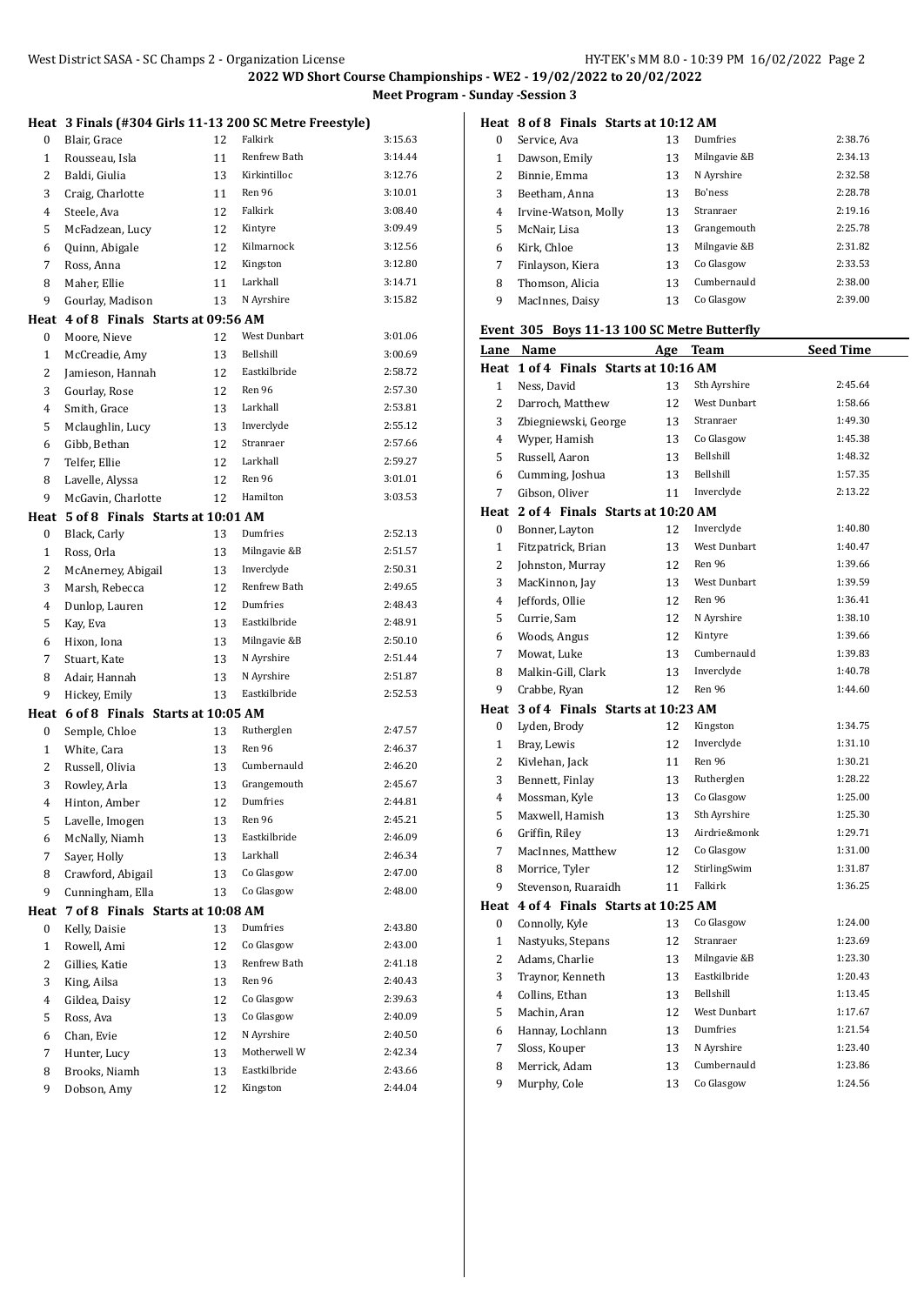**2022 WD Short Course Championships - WE2 - 19/02/2022 to 20/02/2022**

**Meet Program - Sunday -Session 3**

# **Event 306 Girls 11-13 100 SC Metre Butterfly**

| event 300      | GIFTS 11-13 TOO SC METTE BUTTEFIIY    |          |              |                  |
|----------------|---------------------------------------|----------|--------------|------------------|
| Lane           | Name                                  |          | Age Team     | <b>Seed Time</b> |
|                | Heat 1 of 6 Finals Starts at 10:28 AM |          |              |                  |
| 3              | Burnett, Erin                         | 13       | Milngavie &B | 3:04.19          |
| 4              | McLean, Olivia                        | 12       | Motherwell W | 2:29.01          |
| 5              | Clitheroe, Aimee                      | 13       | Sth Ayrshire | 2:37.32          |
|                | Heat 2 of 6 Finals Starts at 10:32 AM |          |              |                  |
| $\mathbf{1}$   | Cameron, Rachel                       | 12       | N Ayrshire   | 2:05.11          |
| 2              | Hughes, Erin                          | 11       | Kingston     | 2:03.62          |
| 3              | Gallagher, Jessica                    | 12       | Inverclyde   | 1:59.33          |
| 4              | Purdon, Erin                          | 11       | Lanark       | 1:56.28          |
| 5              | Smith, Rose                           | 12       | N Ayrshire   | 1:58.76          |
| 6              | Armitt, Beth                          | 12       | Kingston     | 2:02.75          |
| 7              | Singh, Ekavira                        | 12       | Scotia       | 2:03.71          |
| 8              | McGavin, Charlotte                    | 12       | Hamilton     | 2:07.51          |
|                | Heat 3 of 6 Finals Starts at 10:35 AM |          |              |                  |
| 0              | McFadzean, Lucy                       | 12       | Kintyre      | 1:49.02          |
| $\mathbf{1}$   | Wilson, Katia                         | 13       | Bellshill    | 1:45.05          |
| 2              | Gilliland, Alana                      | 13       | Stranraer    | 1:43.75          |
| 3              | Gordon, Eva                           | 11       | Co Glasgow   | 1:41.90          |
|                | Shepherd, Alex                        |          | Cumbernauld  | 1:37.73          |
| 4              |                                       | 13       |              |                  |
| 5              | Morton, Caitlin                       | 12       | Co Glasgow   | 1:40.42          |
| 6              | Milne, Lula                           | 11       | Co Glasgow   | 1:43.67          |
| 7              | Jeffrey, Orlaith                      | 12       | Lanark       | 1:44.65          |
| 8              | Lammie, Erin                          | 12       | Lanark       | 1:45.28          |
| 9              | Adair, Hannah                         | 13       | N Ayrshire   | 1:53.66          |
|                | Heat 4 of 6 Finals Starts at 10:38 AM |          |              |                  |
| 0              | Bunten, Rowan                         | 13       | Larkhall     | 1:36.86          |
| 1              | Hunter, Lucy                          | 13       | Motherwell W | 1:35.84          |
| 2              | Cunningham, Ella                      | 13       | Co Glasgow   | 1:33.00          |
| 3              | McCardie, Honor                       | 12       | Inverclyde   | 1:31.41          |
| 4              | Sayer, Holly                          | 13       | Larkhall     | 1:29.81          |
| 5              | White, Cara                           | 13       | Ren 96       | 1:30.83          |
| 6              | Brown, Sophie                         | 13       | Eastkilbride | 1:32.56          |
| 7              | Dunlop, Lauren                        | 12       | Dumfries     | 1:35.45          |
| 8              | Lavelle, Imogen                       | 13       | Ren 96       | 1:36.22          |
| 9              | Stewart, Holly                        | 13       | Scotia       | 1:37.29          |
|                | Heat 5 of 6 Finals Starts at 10:41 AM |          |              |                  |
| 0              | Thomson, Alicia                       | 13       | Cumbernauld  | 1:29.02          |
| $\mathbf{1}$   | Dobson, Amy                           | 12       | Kingston     | 1:27.09          |
| $\overline{c}$ | MacInnes, Daisy                       | 13       | Co Glasgow   | 1:26.00          |
| 3              | Gillies, Katie                        | 13       | Renfrew Bath | 1:24.70          |
| 4              | Binnie, Emma                          | 13       | N Ayrshire   | 1:23.28          |
| 5              | McAnerney, Abigail                    | 13       | Inverclyde   | 1:23.66          |
|                | Russell, Olivia                       |          | Cumbernauld  | 1:25.10          |
| 6<br>7         |                                       | 13<br>12 | Co Glasgow   | 1:27.00          |
|                | Gildea, Daisy                         |          |              |                  |
| 8              | Chan, Evie                            | 12       | N Ayrshire   | 1:27.94          |
| 9              | Rowell, Ami                           | 12       | Co Glasgow   | 1:29.13          |
|                | Heat 6 of 6 Finals Starts at 10:44 AM |          |              |                  |
| 0              | Ren, Gina                             | 13       | Co Glasgow   | 1:22.13          |
| $\mathbf{1}$   | Dawson, Emily                         | 13       | Milngavie &B | 1:21.52          |
| 2              | Irvine-Watson, Molly                  | 13       | Stranraer    | 1:21.15          |
| 3              | Finlayson, Kiera                      | 13       | Co Glasgow   | 1:19.44          |
| 4              | Barratt, Imogen                       | 13       | Ren 96       | 1:16.67          |
| 5              | Mackie, Evi                           | 13       | Lanark       | 1:17.25          |
| 6              | McNair, Lisa                          | 13       | Grangemouth  | 1:20.34          |
| 7              | Service, Ava                          | 13       | Dumfries     | 1:21.43          |
| 8              | Crawford, Abigail                     | 13       | Co Glasgow   | 1:22.03          |
| 9              | Hinton, Amber                         | 12       | Dumfries     | 1:22.80          |
|                |                                       |          |              |                  |

# **Event 307 Boys 11-13 50 SC Metre Freestyle**

|              | Lane Name                             |            | Team                    | <b>Seed Time</b> |
|--------------|---------------------------------------|------------|-------------------------|------------------|
|              | Heat 1 of 8 Finals Starts at 10:46 AM | <b>Age</b> |                         |                  |
| 1            | McKenna, Lucas                        | 11         | Larkhall                | 47.83            |
| 2            | Smith, Max                            | 13         | Co Glasgow              | 45.53            |
|              |                                       |            | Inverclyde              | 44.36            |
| 3            | Gibson, Oliver                        | 11         | Renfrew Bath            |                  |
| 4            | Jack, Matthew                         | 12         |                         | 42.80            |
| 5            | Hadden, Sam                           | 12         | Ren 96                  | 43.21            |
| 6            | Kelly, Seth                           | 11         | Ren 96                  | 45.50            |
| 7            | Lubcenko, Pavel                       | 13         | West Dunbart            | 47.07            |
| 8            | Cumming, Joshua                       | 13         | Bellshill               | 52.56            |
|              | Heat 2 of 8 Finals Starts at 10:48 AM |            |                         |                  |
| 0            | Zaoral, Nathan                        | 11         | Dumfries                | 42.13            |
| $\mathbf{1}$ | Boyd, Zak                             | 11         | Kilmarnock              | 40.49            |
| 2            | Henry, Struan                         | 11         | Dumfries                | 39.89            |
| 3            | Fitzpatrick, Brian                    | 13         | West Dunbart            | 38.91            |
| 4            | Stericker, Theo                       | 13         | Sth Ayrshire            | 38.62            |
| 5            | Hatab, Ali                            | 13         | Dumfries                | 38.76            |
| 6            | Bonner, Layton                        | 12         | Inverclyde              | 39.02            |
| 7            | McGregor, Gordon                      | 11         | Kilmarnock              | 40.08            |
| 8            | Cassidy, Sean                         | 12         | Motherwell W            | 41.34            |
| 9            | Wilson, Caleb                         | 12         | StirlingSwim            | 42.46            |
|              | Heat 3 of 8 Finals Starts at 10:50 AM |            |                         |                  |
| 0            | Hiddleston, Finlay                    | 13         | Dumfries                | 38.12            |
| $\mathbf{1}$ | Johnston, Cole                        | 12         | StirlingSwim            | 37.89            |
| 2            | MacMillan, Harrison                   | 12         | StirlingSwim            | 37.65            |
| 3            | Gemmell, Michael                      | 13         | Sth Ayrshire            | 37.22            |
| 4            | Maguire, Lewis                        | 13         | Co Glasgow              | 36.97            |
| 5            | Wyper, Hamish                         | 13         | Co Glasgow              | 37.12            |
| 6            | Stevenson, Ruaraidh                   | 11         | Falkirk                 | 37.41            |
| 7            | Doxsey, Isiah                         | 12         | Kintyre                 | 37.87            |
| 8            | Lee, Sam                              | 12         | StirlingSwim            | 38.08            |
| 9            | Mowat, Luke                           | 13         | Cumbernauld             | 38.33            |
| Heat         | 4 of 8 Finals Starts at 10:51 AM      |            |                         |                  |
| 0            | MacMillan, Rory                       | 12         | StirlingSwim            | 36.71            |
| 1            | Jones, Oliver                         | 13         | Inverclyde              | 36.67            |
| 2            | Fawkes, Elliot                        | 12         | Falkirk                 | 36.62            |
| 3            |                                       | 13         |                         | 36.48            |
|              | Ralston, Cameron                      |            | Kintyre<br>Airdrie&monk | 36.33            |
| 4            | McCool, Jayden                        | 12         |                         |                  |
| 5            | Paterson, Andrew                      | 12         | Co Glasgow              | 36.47            |
| 6            | Ness, David                           | 13         | Sth Ayrshire            | 36.48            |
| 7            | Morrice, Tyler                        | 12         | StirlingSwim            | 36.63            |
| 8            | Struzik, Callum                       | 13         | Bellshill               | 36.69            |
| 9            | McNaught, Connor                      | 12         | Grangemouth             | 36.82            |
| Heat         | 5 of 8 Finals Starts at 10:53 AM      |            |                         |                  |
| 0            | Farrelly-Jahnke, Antoine              | 12         | West Dunbart            | 36.14            |
| 1            | MacKinnon, Jay                        | 13         | West Dunbart            | 35.76            |
| 2            | Dormer, Zachary                       | 11         | Falkirk                 | 35.31            |
| 3            | Gontor, Gerard                        | 13         | Co Glasgow              | 35.10            |
| 4            | Woods, Angus                          | 12         | Kintyre                 | 34.70            |
| 5            | Russell, Aaron                        | 13         | Bellshill               | 35.05            |
| 6            | Wong, Brandon                         | 13         | Renfrew Bath            | 35.24            |
| 7            | Dotan, Aviv                           | 13         | Ren 96                  | 35.40            |
| 8            | Moffitt, Logan                        | 12         | Kirkintilloc            | 36.00            |
| 9            | MacInnes, Matthew                     | 12         | Co Glasgow              | 36.17            |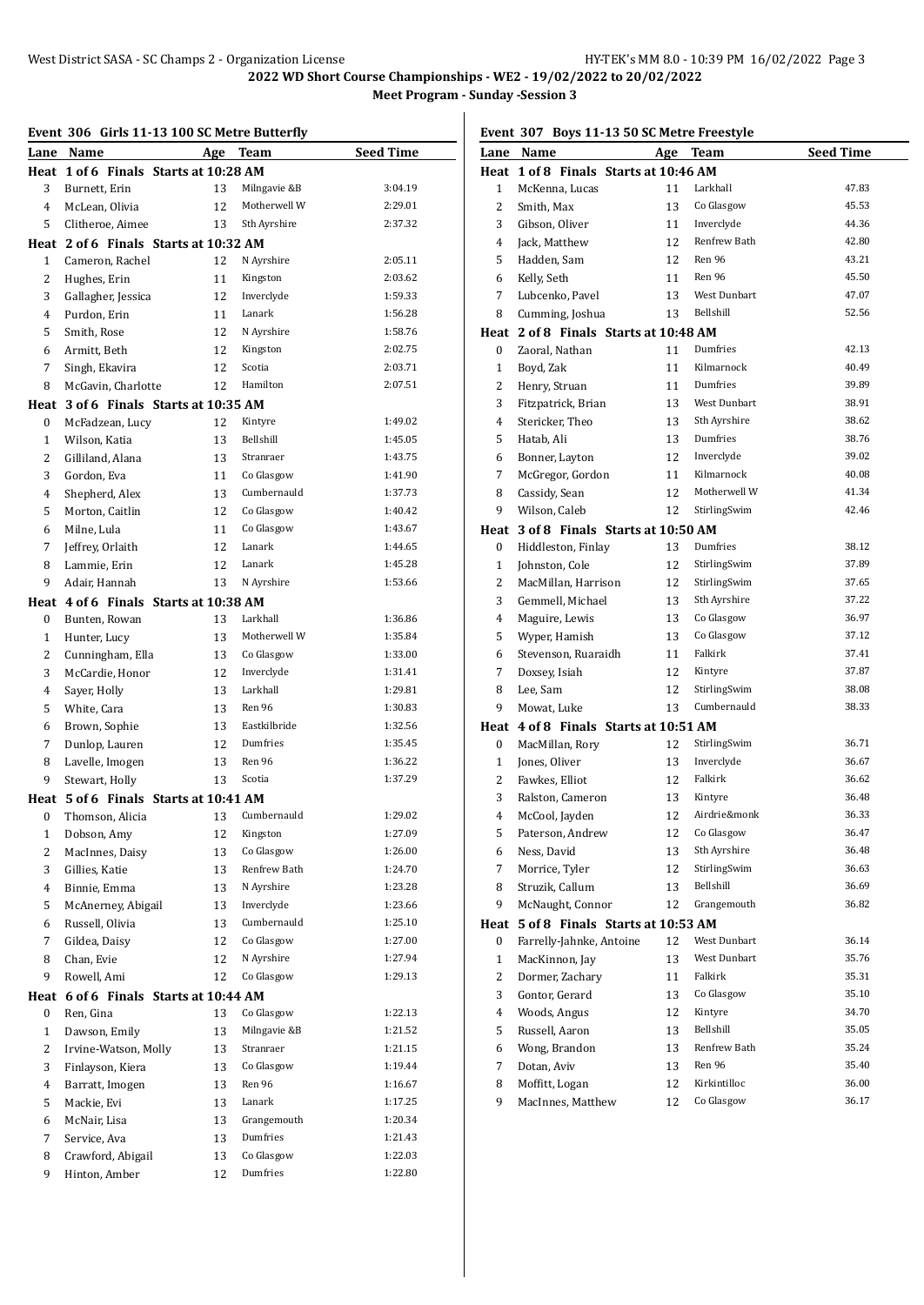|              | Heat 6 Finals (#307 Boys 11-13 50 SC Metre Freestyle) |     |              |                  |
|--------------|-------------------------------------------------------|-----|--------------|------------------|
| 0            | Cardie, Caelan                                        | 12  | StirlingSwim | 34.55            |
| $\mathbf{1}$ | Seja, Alex                                            | 13  | Hamilton     | 34.17            |
| 2            | Bray, Lewis                                           | 12  | Inverclyde   | 33.46            |
| 3            | Bennett, Finlay                                       | 13  | Rutherglen   | 32.91            |
| 4            | Herdman, Blake                                        | 12  | Inverclyde   | 32.73            |
| 5            | Saunderson, Kyle                                      | 13  | N Ayrshire   | 32.91            |
| 6            | Griffin, Riley                                        | 13  | Airdrie&monk | 33.21            |
| 7            | Lyden, Brody                                          | 12  | Kingston     | 33.53            |
| 8            | Higney, Jack                                          | 12  | Kirkintilloc | 34.28            |
| 9            | Sloss, Kouper                                         | 13  | N Ayrshire   | 34.64            |
| Heat         | 7 of 8 Finals Starts at 10:57 AM                      |     |              |                  |
| 0            | Malkin-Gill, Clark                                    | 13  | Inverclyde   | 32.45            |
| $\mathbf{1}$ | Beck, Cameron                                         | 13  | Inverclyde   | 32.11            |
| 2            | Zbiegniewski, George                                  | 13  | Stranraer    | 31.98            |
| 3            | McMillan, Cameron                                     | 13  | Renfrew Bath | 31.71            |
| 4            | Bryson, Ruary                                         | 13  | Airdrie&monk | 31.57            |
| 5            | Nastyuks, Stepans                                     | 12  | Stranraer    | 31.63            |
| 6            | Hannay, Lochlann                                      | 13  | Dumfries     | 31.81            |
| 7            | Forsyth, Callan                                       | 13  | Sth Ayrshire | 32.10            |
| 8            | Adams, Charlie                                        | 13  | Milngavie &B | 32.30            |
| 9            | Murphy, Cole                                          | 13  | Co Glasgow   | 32.47            |
| Heat         | 8 of 8 Finals Starts at 10:58 AM                      |     |              |                  |
| 0            | Vandermeulen, Fraser                                  | 13  | StirlingSwim | 30.76            |
| $\mathbf{1}$ | Connolly, Kyle                                        | 13  | Co Glasgow   | 30.32            |
| 2            | Hendry, Daniel                                        | 13  | Co Glasgow   | 29.93            |
| 3            | Maxwell, Hamish                                       | 13  | Sth Ayrshire | 29.62            |
| 4            | Harper, Kyle                                          | 13  | Sth Ayrshire | 29.30            |
| 5            | Machin, Aran                                          | 12  | West Dunbart | 29.54            |
| 6            | Small, Lochlan                                        | 13  | StirlingSwim | 29.70            |
| 7            | Gemmell, Fraser                                       | 13  | Grangemouth  | 30.09            |
| 8            | Mossman, Kyle                                         | 13  | Co Glasgow   | 30.40            |
| 9            | Millar, Max                                           | 13  | West Dunbart | 30.76            |
|              | Event 308 Girls 11-13 50 SC Metre Freestyle           |     |              |                  |
| Lane         | Name                                                  | Age | <b>Team</b>  | <b>Seed Time</b> |
|              | Heat 1 of 14 Finals Starts at 11:00 AM                |     |              |                  |

|                | .                    |                                        |              | $ -$  |
|----------------|----------------------|----------------------------------------|--------------|-------|
|                |                      | Heat 1 of 14 Finals Starts at 11:00 AM |              |       |
| 3              | Blair, Grace         | 12                                     | Falkirk      | 55.89 |
| 4              | Mohammed, Saira      | 12                                     | Larkhall     | 52.50 |
| 5              | McLean, Olivia       | 12                                     | Motherwell W | 53.65 |
| Heat           |                      | 2 of 14 Finals Starts at 11:02 AM      |              |       |
| $\mathbf{1}$   | Lapthorn, Amelie     | 13                                     | Co Glasgow   | 46.89 |
| 2              | MacLeod, Holly       | 12                                     | Kingston     | 46.20 |
| 3              | Kellock, Iona        | 11                                     | Dumfries     | 45.43 |
| $\overline{4}$ | Gallagher, Jessica   | 12                                     | Inverclyde   | 44.06 |
| 5              | Boyd, Ella           | 12                                     | N Ayrshire   | 45.31 |
| 6              | Kaur, Tajveer        | 11                                     | Kilmarnock   | 45.88 |
| 7              | Gilliland, Alana     | 13                                     | Stranraer    | 46.71 |
| 8              | Gray, Cara           | 11                                     | Motherwell W | 47.88 |
| Heat           |                      | 3 of 14 Finals Starts at 11:04 AM      |              |       |
| $\bf{0}$       | Grubb, Kristina      | 11                                     | Co Glasgow   | 43.16 |
| $\mathbf{1}$   | Adair, Charlotte     | 12                                     | N Ayrshire   | 42.97 |
| 2              | Gourlay, Madison     | 13                                     | N Ayrshire   | 42.87 |
| 3              | Rimmer, Amy          | 11                                     | Motherwell W | 42.50 |
| $\overline{4}$ | Hunter, Ruby         | 11                                     | Motherwell W | 41.65 |
| 5              | Stirling Mills, Elle | 11                                     | Bellshill    | 41.98 |
| 6              | Matchett, Hannah     | 13                                     | N Ayrshire   | 42.53 |
| 7              | Cameron, Rachel      | 12                                     | N Ayrshire   | 42.92 |
| 8              | Hughes, Chloe        | 13                                     | Kingston     | 43.03 |
| 9              | Mooney, Sophie       | 13                                     | Co Glasgow   | 43.95 |
|                |                      |                                        |              |       |

|                | Heat 4 of 14 Finals Starts at 11:05 AM |    |              |       |
|----------------|----------------------------------------|----|--------------|-------|
| 0              | Purdon, Erin                           | 11 | Lanark       | 41.56 |
| $\mathbf{1}$   | Martin, Ciara                          | 12 | Larkhall     | 41.07 |
| 2              | Law, Anna                              | 11 | Larkhall     | 40.81 |
| 3              | Stewart, Mirren                        | 12 | N Ayrshire   | 40.54 |
| 4              | Taylor, Florence                       | 12 | Co Glasgow   | 40.20 |
| 5              | Hughes, Erin                           | 11 | Kingston     | 40.44 |
| 6              | Smith, Charlotte                       | 12 | StirlingSwim | 40.70 |
| 7              | Falconer, Abigail                      | 13 | Larkhall     | 40.91 |
| 8              | Quinn, Abigale                         | 12 | Kilmarnock   | 41.40 |
| 9              | Mathers, Ella                          | 11 | Kingston     | 41.60 |
|                | Heat 5 of 14 Finals Starts at 11:07 AM |    |              |       |
| 0              | Thom, Erin                             | 13 | Motherwell W | 40.00 |
| $\mathbf{1}$   | Brown, Ellie                           | 12 | Co Glasgow   | 39.89 |
| 2              | McIntyre, Tara                         | 12 | Co Glasgow   | 39.60 |
| 3              | Campbell, Chloe                        | 13 | Kilmarnock   | 39.28 |
| 4              | Doonin, Franki                         | 12 | Larkhall     | 38.96 |
| 5              | Stewart, Holly                         | 13 | Scotia       | 39.23 |
| 6              | Maclean, Holly                         | 13 | StirlingSwim | 39.35 |
| 7              | Jamieson, Hannah                       | 12 | Eastkilbride | 39.88 |
| 8              | Law, Caitlyn                           | 13 | Eastkilbride | 39.98 |
| 9              | Craig, Charlotte                       | 11 | Ren 96       | 40.20 |
|                | Heat 6 of 14 Finals Starts at 11:09 AM |    |              |       |
| 0              | Aitkenhead, Sophie                     | 11 | Renfrew Bath | 38.55 |
| $\mathbf{1}$   | Jeffrey, Orlaith                       | 12 | Lanark       | 38.44 |
| 2              | Lister, Sarah                          | 12 | Falkirk      | 38.38 |
| 3              | Hume, Carmen                           | 13 | Kilmarnock   | 38.17 |
| 4              | Lavelle, Alyssa                        | 12 | Ren 96       | 38.03 |
| 5              | Anderson, Evie                         | 12 | Sth Ayrshire | 38.12 |
| 6              | Wilson, Katia                          | 13 | Bellshill    | 38.19 |
| 7              | Scott, Niamh                           | 13 | Co Glasgow   | 38.39 |
| 8              | Kay, Eva                               | 13 | Eastkilbride | 38.52 |
| 9              | Kernweiss, Eve                         | 13 | Co Glasgow   | 38.89 |
|                | Heat 7 of 14 Finals Starts at 11:11 AM |    |              |       |
| 0              | Cartwright, Evie                       | 13 | Co Glasgow   | 38.01 |
| $\mathbf{1}$   | McFadzean, Lucy                        | 12 | Kintyre      | 38.00 |
| 2              | Mccaig, Hannah                         | 12 | Sth Ayrshire | 37.88 |
| 3              | Steele, Ava                            | 12 | Falkirk      | 37.81 |
| $\overline{4}$ | Smith, Rose                            | 12 | N Ayrshire   | 37.68 |
| 5              | Murison, Amber                         | 12 | Co Glasgow   | 37.70 |
| 6              | Mclaughlin, Lucy                       | 13 | Inverclyde   | 37.82 |
| 7              | Milne, Lula                            | 11 | Co Glasgow   | 37.92 |
| 8              | Yule, Emma                             | 12 | Motherwell W | 38.00 |
| 9              | Henderson, Abbey                       | 12 | Rutherglen   | 38.02 |
| Heat           | 8 of 14 Finals Starts at 11:13 AM      |    |              |       |
| 0              | Lammie, Erin                           | 12 | Lanark       | 37.64 |
| $\mathbf{1}$   | Cuthbertson, Sophie                    | 13 | Bellshill    | 37.46 |
| 2              | Singh, Ekavira                         | 12 | Scotia       | 37.33 |
| 3              | Maher, Ellie                           | 11 | Larkhall     | 37.08 |
| 4              | Gourlay, Rose                          | 12 | Ren 96       | 36.90 |
| 5              | Newstead, Elsie                        | 12 | Airdrie&monk | 36.93 |
| 6              | Bunten, Rowan                          | 13 | Larkhall     | 37.26 |
| 7              | Hickey, Emily                          | 13 | Eastkilbride | 37.43 |
| 8              | Dymock, Olivia                         | 13 | Airdrie&monk | 37.56 |
| 9              | Armitt, Beth                           | 12 | Kingston     | 37.64 |
|                |                                        |    |              |       |